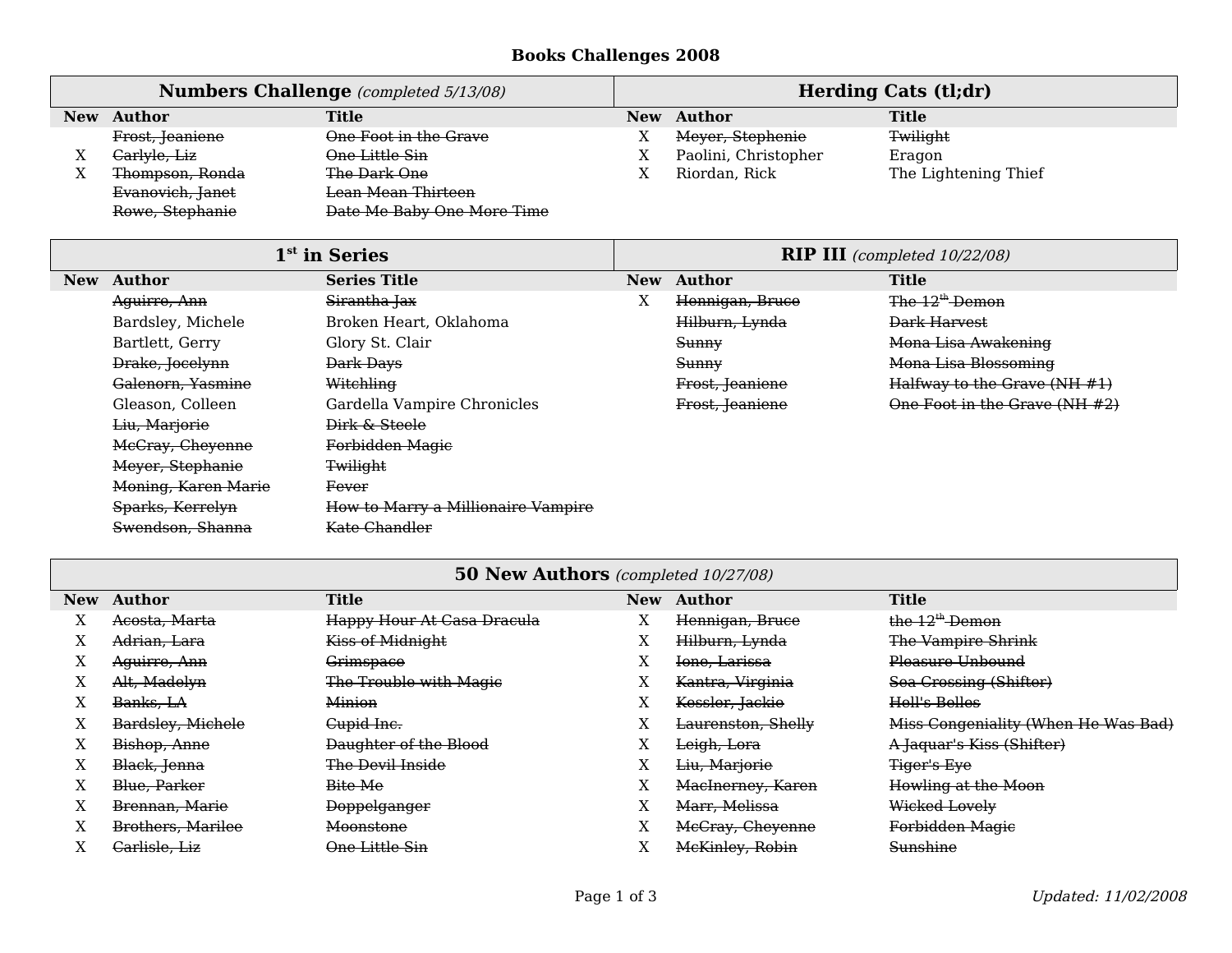## **Books Challenges 2008**

| X | Cast, P.C.             | Marked                         |   | Meyer, Stephenie    | <b>Twilight</b>                    |
|---|------------------------|--------------------------------|---|---------------------|------------------------------------|
| X | Castle, Kendra Leigh   | <b>Dark Highland Fire</b>      | л | Moning, Karen Marie | <b>Darkfever</b>                   |
| X | Day, Alyssa            | Shifter's Lady (Shifter)       | л | Pettersson, Vicki   | The Scent of Shadows               |
| X | Dean, Cameron          | Passionate Thirst              | л | Richardson, Kat     | Greywalker                         |
| X | Devoti, Lori           | the Wild Hunt                  | A | Rowe, Stephanie     | <b>Must Love Dragons</b>           |
| X | Douglas, Carole Nelson | <b>Dancing with Werewolves</b> | л | Sizemore, Susan     | The Hunt                           |
| X | Drake, Jocelynn        | Nightwalker                    | л | Smith-Ready, Jeri   | Wicked Game                        |
| X | Eden, Cynthia          | Wicked Ways (When He Was Bad)  | X | Snyder, Maria       | Poison Study                       |
| X | Fox, Angie             | The Accidental Demon Slayer    |   | Sparks, Kerrelyn    | How to Marry a Millionaire Vampire |
| X | Galenorn, Yasmine      | Witchling                      | л | Swendson, Shanna    | Enchanted, Inc.                    |
| X | Garey, Terri           | <b>Dead Girls are Easy</b>     | л | Thompson, Ronda     | The Dark One                       |
| X | Gibson, Jayel          | <b>Ouondam</b>                 | л | Vera, Pedro Alberto | <b>Pulling Strings</b>             |
| X | Hendrix, Lisa          | <b>Immortal Warrior</b>        | л | Walker, Shiloh      | Through the Veil                   |

## **AZ Challenge**

| <b>Authors</b> |                      |                          |             | <b>Titles</b>        |                            |  |
|----------------|----------------------|--------------------------|-------------|----------------------|----------------------------|--|
|                | New Author           | <b>Title</b>             |             | New Author           | <b>Title</b>               |  |
|                | Arthur, Keri         | <b>The Darkest Kiss</b>  |             | Kenyon, Sherrilyn    | Acheron                    |  |
|                | Briggs, Patricia     | When Demons Walk         |             | Moning, Karen Marie  | <b>Bloodfever</b>          |  |
| Χ              | Carlisle, Liz        | One Little Sin           | X           | Bardsley, Michele    | Cupid, Inc.                |  |
| X              | Devoti, Lori         | Wild Hunt                | X           | Garey, Teri          | <b>Dead Girls are Easy</b> |  |
| X              | Evanovich, Janet     | <b>Fearless Fourteen</b> | X           | Chance, Karen        | <b>Embrace the Night</b>   |  |
|                | Frank, Jacquelyn     | <b>Damien</b>            |             | Evanovich, Janet     | Fearless Fourteen          |  |
| X              | Gleason, Colleen     | The Bleeding Dusk        | X           | Aguirre, Anna        | Grimspace                  |  |
|                | Hamilton, Laurell K. | <b>Blood Noir</b>        | X           | Hughes, Charlotte    | Hot Shot                   |  |
| X              | Ione, Larissa        | Pleasure Unbound         | X           | Caine, Rachel        | <b>Ill Wind</b>            |  |
| X              | John, Katherine      | Amber Knight             |             | Raye, Kimberly       | <b>Just One Bite</b>       |  |
| X              | Kessler, Jackie      | Hell's Belles            | X           | Adrian, Lara         | Kiss of Midnight           |  |
| X              | Liu, Marjorie        | <b>Tiger's Eye</b>       |             | Ward, JR             | <b>Lover Enshrined</b>     |  |
| X              | Macinerney, Karen-   | Howling at the Moon      |             | Sunny                | <b>Mona Lisa Craving</b>   |  |
| X              | Nash, Joy            | Celtic Fire              | X           | Drake, Jocelynn      | Nightwalker                |  |
| X              | O'Shea, Patti        | Through a Crimson Veil   |             | Frost, Jeaniene      | One Foot in the Grave      |  |
| X              | Pettersson, Vicki    | The Scent of Shadows     | X           | MacAlister, Katie    | Playing with Fire          |  |
|                | Quinn, Julia         | The Lost Duke of Wyndam  | X           | Gibson, Jayel        | Quondam                    |  |
|                | Rowe, Stephanie      | <b>Must Love Dragons</b> | X           | Vincent, Rachel      | Rogue                      |  |
| X              | Smith-Ready, Jeri    | Wicked Game              | $\mathbf X$ | Liu, Marjorie        | Shadow Touch               |  |
| X              | Tan, Cecilia         | White Flames             | X           | Meyer, Stephenie     | <b>Twilight</b>            |  |
| $\mathbf X$    | $\mathbf U$          |                          |             | Davidson, MaryJanice | Undead and Unworthy        |  |